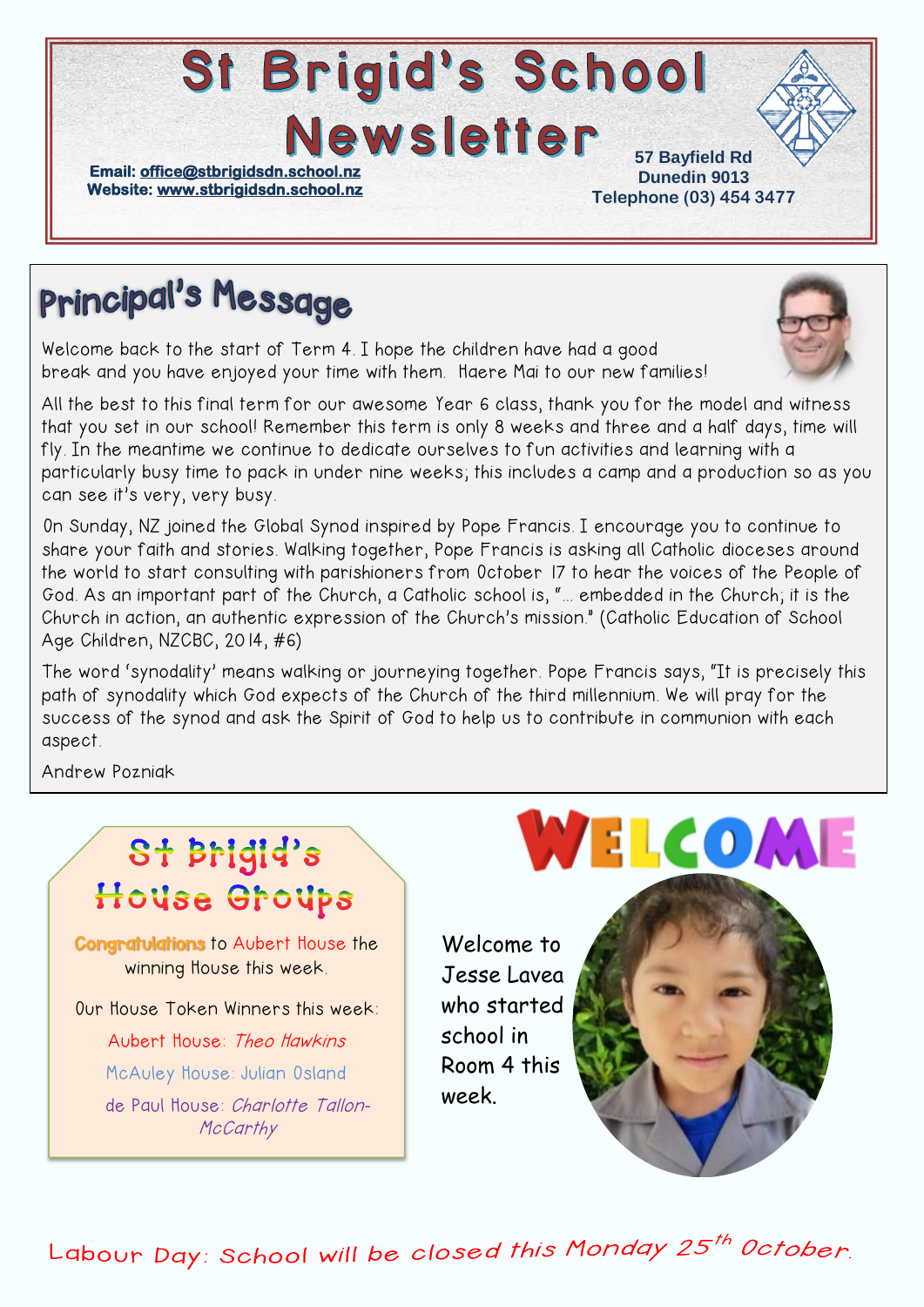

Next week our Before School Care trial begins. We know how difficult school drop off has been recently and have really appreciated your support with following our Level 2 access to school in the mornings. If you would like your child to be at school before 8.30am please sign up! 'Before School Care' will be supervised by a duty teacher in the hall from 8am – 8.30am. Numbers are limited and will be offered on a first-come-first-served basis. Classrooms will be opened at 8.30am as usual. If your child is going to be on school grounds before 8.30 they need to be enrolled in this programme.

If you would like to take advantage of this new trial please sign up for the term using the following link.<https://forms.gle/SCNpPXoEx6RLD7kY6>

Please note that children will no longer be hand sanitised at the bottom of the driveway, they will now be either sanitised by the duty teacher in the hall or those arriving after 8.30am will be sanitised in class by their teacher.

Covid Level: please continue to contact us if you are picking your child up early. Any visitors onsite must continue to scan our QR Code and wear a mask.

**–** invoices are coming home today to those still to pay for Term 4 sports fees. As the cost of sports teams registrations are initially paid out of the school account we are reliant on parents reimbursing the school for the sports fees they have signed their children up for.

School Photos are being taken on Thursday 4 November. Children need to wear the correct summer uniform (see uniform list that was included in the last newsletter for Term 3). Sports teams will have their photos taken in their summer uniform instead of their sports uniform. This year we have a new photographer, please read her message below.

Hello! - Charlotte here from 'Just Love Photography'. We are looking forward to coming to your school in a few weeks to do your children's school photos.

As we have an online process for ordering your school photos, we require the school to provide us with your email address. Your email address will only be used for providing you with information regarding school photos (including login details for your private online gallery, how to place an order, along with cut-off date reminders).

We do require your permission to use your email address, if you do not want the school to provide us with your email address, please let the school know ASAP to advise them not to provide your details.

If the school does not hear from you, it will be assumed you have given consent for Just Love Photography to access your email address. Please be assured, we will respect your privacy and your email won't be used for any other reason than contacting you with regards to your school photos.

Feel free to contact me at photos @jlp.nz if you have any questions. Thanks, Charlotte.

BOT News:

Next meeting: 3 November

PTA News: Next Meeting: To be confirmed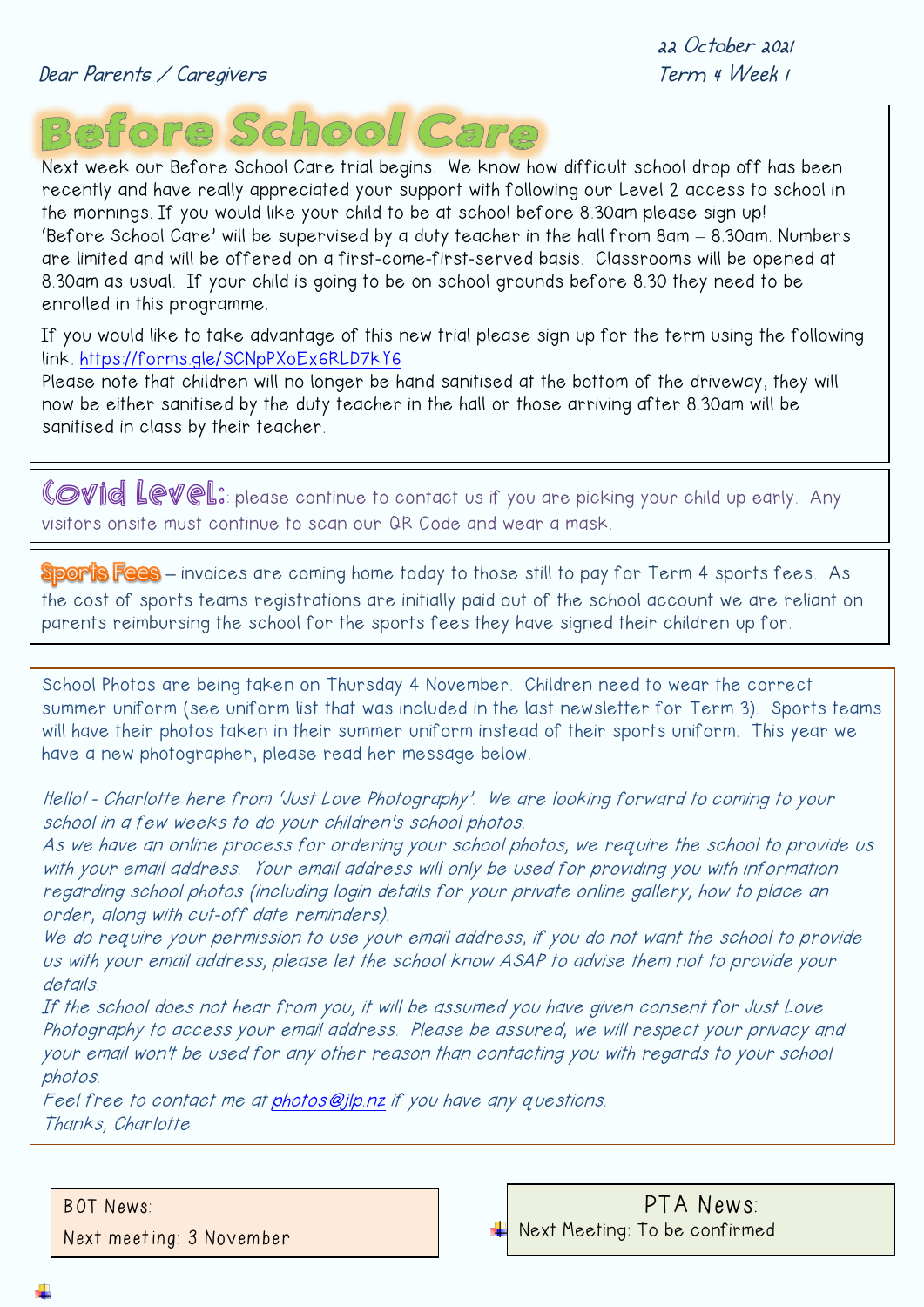#### Dates To Remember

#### What's On Next Week?

| 25 Oct              | Labour Day - School Closed                 |
|---------------------|--------------------------------------------|
| 26 Oct              | <b>Futsal Years 3-4 Competition begins</b> |
| 27 Oct              | Futsal Years 5-6 Competition begins        |
| 30 Oct              | Flippa Ball Competition begins             |
| What's On in Term 4 |                                            |
| 1 Nov               | Rippa Rugby Competition begins             |
| 3 Nov               | <b>BOT</b> Meeting                         |
| 4 Nov               | <b>School Photos</b>                       |
| 16 Dec              | Last Day of Term 4                         |

Last Day of the Year: Thursday 16 December 2021. School will be closing at 12.30pm.

First Day of 2022: Thursday 3 February 2022.

### **RE Comment**

#### **THE U.N. CONFERENCE OF PARTIES (COP 26) IN GLASGOW begins Sunday 31 October.**

Pope Francis, who will attend the start of this summit, met recently with world religious leaders with a joint appeal for the UN Climate Change Conference to offer concrete solutions to save the planet from "an unprecedented ecological crisis".



Pray that the Holy Spirit enter the hearts of global leaders that they may take action to care for all Creation so that global temperatures will remain below 1.5 degrees. Please keep these intentions in your prayers for the month of the Conference, asking that we each play our part in support of a peaceful and just transition to new, simple lifestyles.

Pope Francis: *"Our sin is usually not in what we did, not in what we could not avoid, not in what we tried not to do. Our sin is usually where you and I are comfortable, where we do not feel the need to bother."*

**School Bank Account Details** (*Please ensure you deposit money into the correct account)*

**Board of Trustees - School Account**: 06 0942 0045712 00

**PTA – Fundraising Account**: 03 1732 0001257 00

# **Sports Update**

#### Summer Sports:

Currently, the limits on numbers mean the Year 1-2 Futsal Team's start date will be delayed until further notice. At this stage, all other sports will begin as indicated including the Year 3-6 Futsal Teams. NB No spectators are allowed for Futsal games under Covid-19 Level 2.

Code of Conduct Forms: next week we will send home the code of conduct forms, we will also set up Team Groups on Messenger as we have found this a brilliant way for us all to communicate.

Basketball Tops – please return these to school next week.

Rippa Rugby: competition begins Monday 1 November.

Futsal Tuesday: competition begins (Years 3-4): 26 October and runs until 7 December Futsal Wednesday: competition begins (Years 5-8): 27 October and runs until the 8 December

Flippaball: competition begins 30 October

Summer Uniform: Children should be wearing their summer uniforms including a wide brimmed navy blue sunhat. Sunhats are required in Term 4 as part of our Sun Safety Policy. Tamariki need a wide brimmed navy blue school sunhat this Term. These can be purchased at The Warehouse. Please remember to clearly name your child's hat.

Drink Bottles: please remind your child to bring their drink bottle to school every day. Our water fountains are out of action due to  $leve!2$ 

Bookclub orders: are due back at school no later than Tuesday 2 November (to ensure delivery from Auckland!) Please click on the link below to take you to the Loop Page for online ordering.

[https://mybookclub.scholastic.co.nz/Parent/L](https://mybookclub.scholastic.co.nz/Parent/Login.aspx) [ogin.aspx](https://mybookclub.scholastic.co.nz/Parent/Login.aspx)

Kind regards Andrew Pozniak & Deborah Charleson